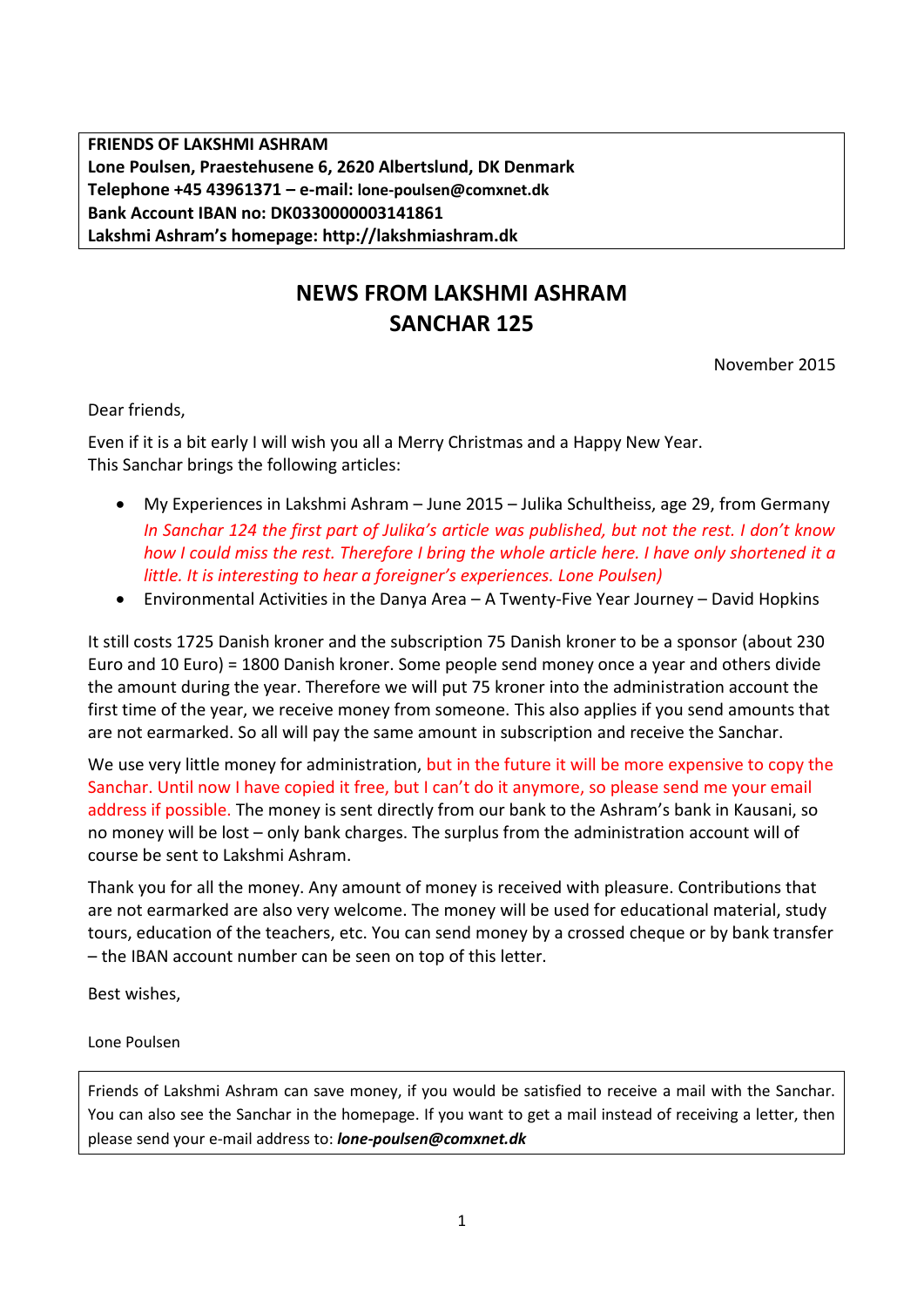## **SANCHAR 125**

## **My Experiences in Lakshmi Ashram – June 2015 Julika Schultheiss, age 29, from Germany**

First of all, I want to mention that whatever I write, it will be from my very subjective perspective and only a small image of the whole picture that was generated within four months, which is of course a very limited time. Furthermore, my experiences have been so vast, that every try of writing about them will only reflect a small part.

I want to thank all the sisters and brothers in Lakshmi Ashram for giving me the possibility to live in their world. It has been an intense and an enriching period in my life. To a certain extent, living a simple life in the nature and spending so much time outside made me feel more balanced. I realized how little you need to be happy in life - looking from a materialistic perspective.

My motivation to volunteer in Lakshmi Ashram on one hand was to learn something, to see and experience Indian culture, to learn a bit of Hindi and about Gandhian philosophy. On the other hand, I also had the expectation and the deep wish to contribute something, to do something useful, to share a part of knowledge or experience with the inhabitants of Lakshmi Ashram which could improve their system a small bit somehow.

I have been working as a school psychologist in Germany for the last four years and therefore seen many schools – systems – from inside. I found it interesting to look into a system like the Ashram, with very fixed rules and a long history. And also to think about the rules and development of this system. Each school has different implicit and explicit rules, and in my job I experienced that a lot depends on the principal. I feel deep gratitude that the inhabitants of Lakshmi Ashram let me into their system and welcomed me as a sister.

I want to share my daily experiences. The life in the Ashram is organized through a very tight schedule, starting with the morning prayer and yoga lessons at 6am. Thereafter, drinking tulsi tea together and about one hour of cleaning in groups. At 8am having tasty breakfast sitting on the floor with folded legs. Afterwards working in the garden, carrying wood, cleaning the cowshed etc. for 90 minutes. I was surprised how hard the girls worked, carrying heavy loads on their heads. I often felt like a spoilt girl, as when I tried to work as hard as they did, I felt exhausted easily.



Lunch was already at 11.30am, followed by a short time to rest and prayer at 1pm. Until 2pm, the girls were either spinning wool or learning new songs. From 2pm-5pm the girls were taught in the school. Three times a week, the time after school was free for games and playing. The other days, the girls were working in the garden again.

At 7pm was evening prayer. Afterwards, Ashram assembly was taking place: Girls were reporting about their classes or group work, were showing dance and acting performances.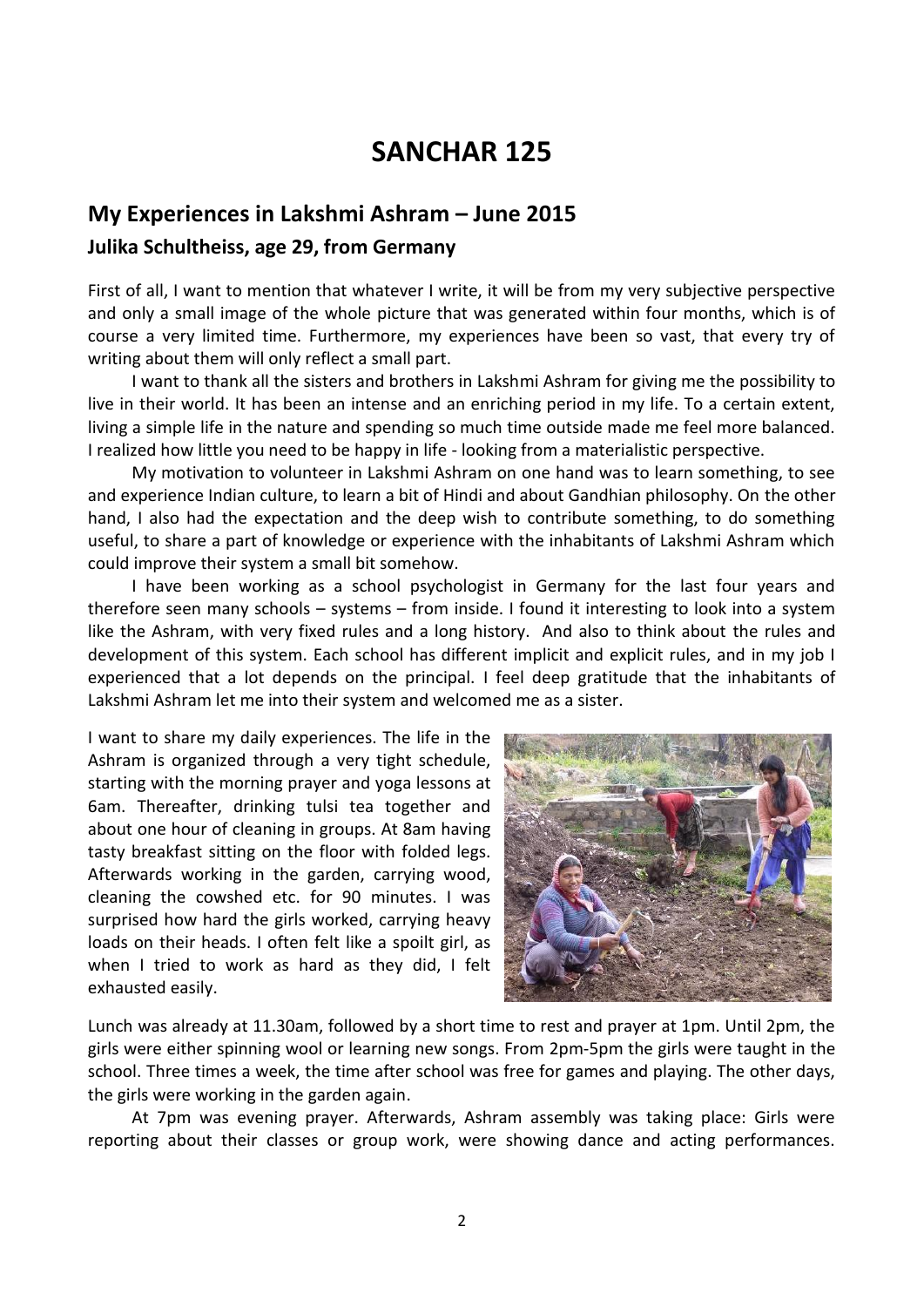Sometimes Didis<sup>1</sup> (big sister; a woman who lives in Ashram) expressed their disappointments about things that haven't gone right during the day. With the girls sitting in rows and not being allowed to look backwards, where most of the complaining Didis were sitting, it felt like a strict hierarchy. Maybe changing the sitting position into a circle, which allows everyone to have eye contact could support equal conversation. We had dinner altogether afterwards, at about 7.45 pm. For the girls, the day used to end with some time for homework or playing in their rooms.



1

I tried to be useful by teaching English in two classes. I visited one of the English lessons to get an impression of how it was being taught. The teacher opened the book and every girl had to recite the poem. It was far too difficult for the girls to understand. Then teacher asked me to continue and went away. An observation that led me to think that some of the Didis are not qualified as teachers or social workers. From that day on, I was highly motivated to create lessons that would be more fitting for the girls, awake their interest in the language and teach them basic conversation sentences that they could use when a visitor comes to the Ashram.

Another of my everyday experiences was the following: One day, I was helping in the kitchen and really wanted to learn how to make rotis (Indian flat bread). The girls could make the rotis very fast and perfectly round and thin. I tried my luck but often needed to start again, as my roti rather looked like a map than a round roti. One time, I was taking a bit more time to make it and was very happy when my result was a not perfect, but almost round thing that looked like a roti. One of the girls seemed to think differently, though. She laughed, took the roti and broke it. Then she told me to make the small balls out of the pastry instead of rolling out the dough. But I had already done this work many times and therefore wanted to practice the rolling out. I tried to explain – with my poor Hindi – that everyone has to start at one point and practice a lot before being perfect and that I just wanted to make some roti to practice. When she wouldn't let me try again, I chose to leave the kitchen. It felt like running against a wall, no possibility of doing things in a slightly different way. The next morning, a girl from my class asked me about the incident. She had not been in the kitchen that time, but a friend of her had been there and had observed the whole scene quite attentively. One of the examples how attentive, aware, sensitive and pure most of the girls are. She told me that her group will make the roti in the kitchen the next day and that I could join them and practice and they would not destroy my tries. I found it so sweet of her and felt like she really made my day.

The Ashram has many resources. Most important of all, the girls. In Germany, I am often being consulted by teachers when they face violence among students, bullying or disturbances during

 $^1$  Traditional Indian society puts great emphasis on hierarchy, apparent even in language and how you address someone. If she is older than you, you must say 'Didi', while if she is the same age or smaller then she is 'Behn'. David Hopkins.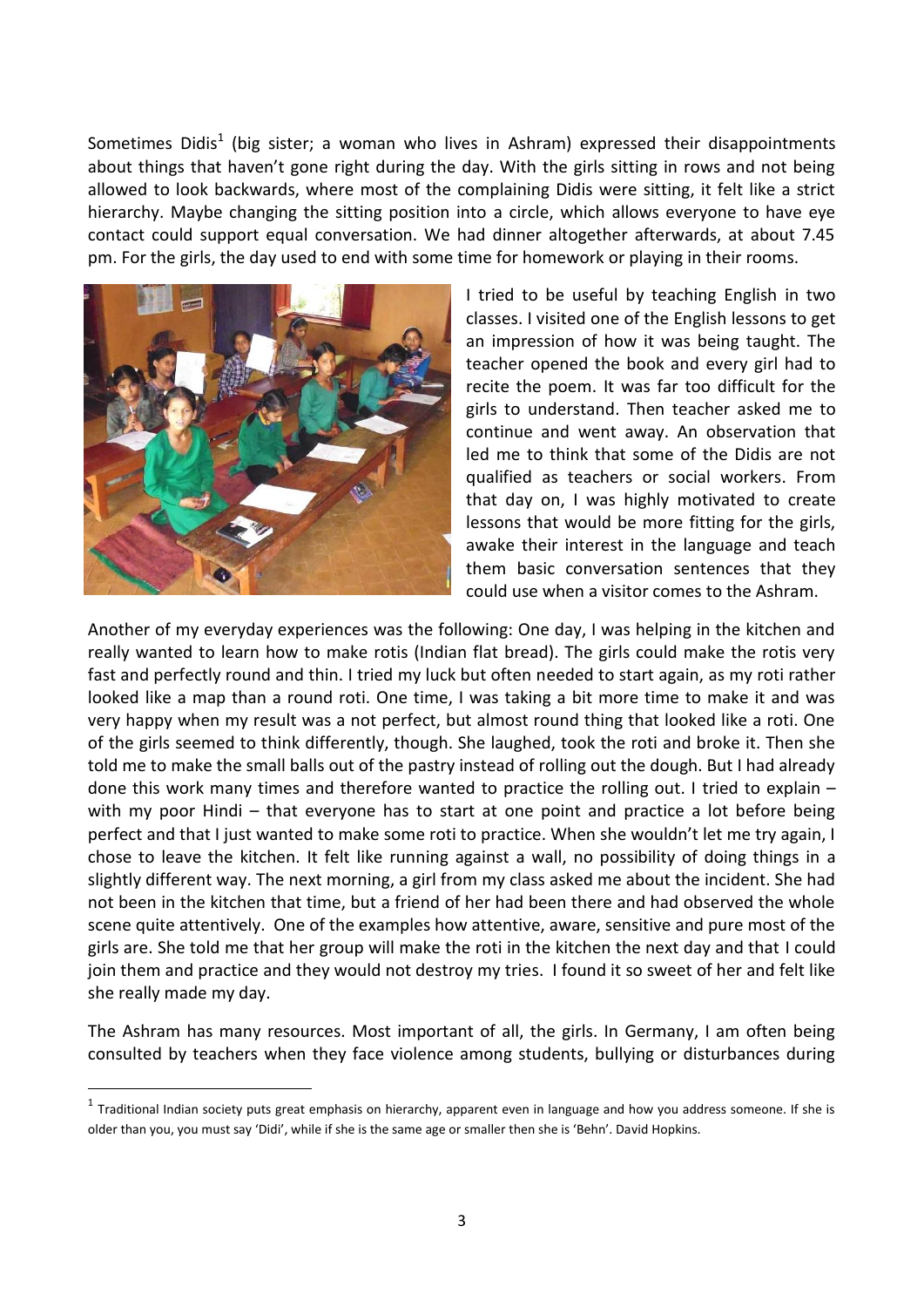the lessons. I have not seen such a thing in between the girls during the four months. The girls are living with each other like sisters, the older ones caring for the younger and taking a lot of responsibility already. For example, the older girls are group leaders during the cleaning time and have to make sure that each member of the group is working in a proper way. They laugh a lot with each other and help each other. They really impressed me, being warm-hearted and disciplined. Girls who seemed different in a way, like being very emotional from time to time, were accepted by the community and not considered as outsiders.

I think it is great that the girls have the opportunity to sing, dance and act in front of others. Even the otherwise shy girls would open up when performing and I could tell that it is a great contribution for developing their personalities and gaining selfconfidence**.** 

Furthermore, I was impressed by the Ashram's thoughtful way of using resources. They have solar cells for warm water, rain is being caught in water tanks, dung is used for gas in the kitchen, ash serves for cleaning dishes and everything is very clean. In fact, this was the first and last place in India which I have seen where no waste is being thrown



The youngest girls presenting their self-made butterflies

in the environment. I thought it would be a good idea to make a kind of 'day of open door' in the Ashram once a year so that other Indians can take the Ashram as a model and experience how much more comfortable you feel in a clean environment. The time table provides stable and secure feeling to the girls, as everyday routine is something very reliable. When asking the girls how they feel about living in the Ashram, all of them replied that they like being here very much. On the other hand, such a strictly-regulated environment has the danger that one follows the rules blindly and creativity is being inhibited.

After some weeks, I started to wonder if anyone is interested in my ideas and my view on the girls. I had some interesting conversations with Neema about it, but she also was outside the Ashram often to work for her PhD. As I got to know in the end, one of the reasons for the lack of questions about my perspective might be that the Ashram had not looked out for volunteers in the beginning, and was rather having the attitude of doing a favour for the foreigners instead of having the idea that they, too, could gain something from it. We know that we often get "blinded" for the problems, mechanism and rules of a system when living within it. A stranger, entering the system from outside and leaving it again after some time, sees things from a different angle and can create some new ideas. Therefore I think a system like the Ashram could profit a lot from volunteers.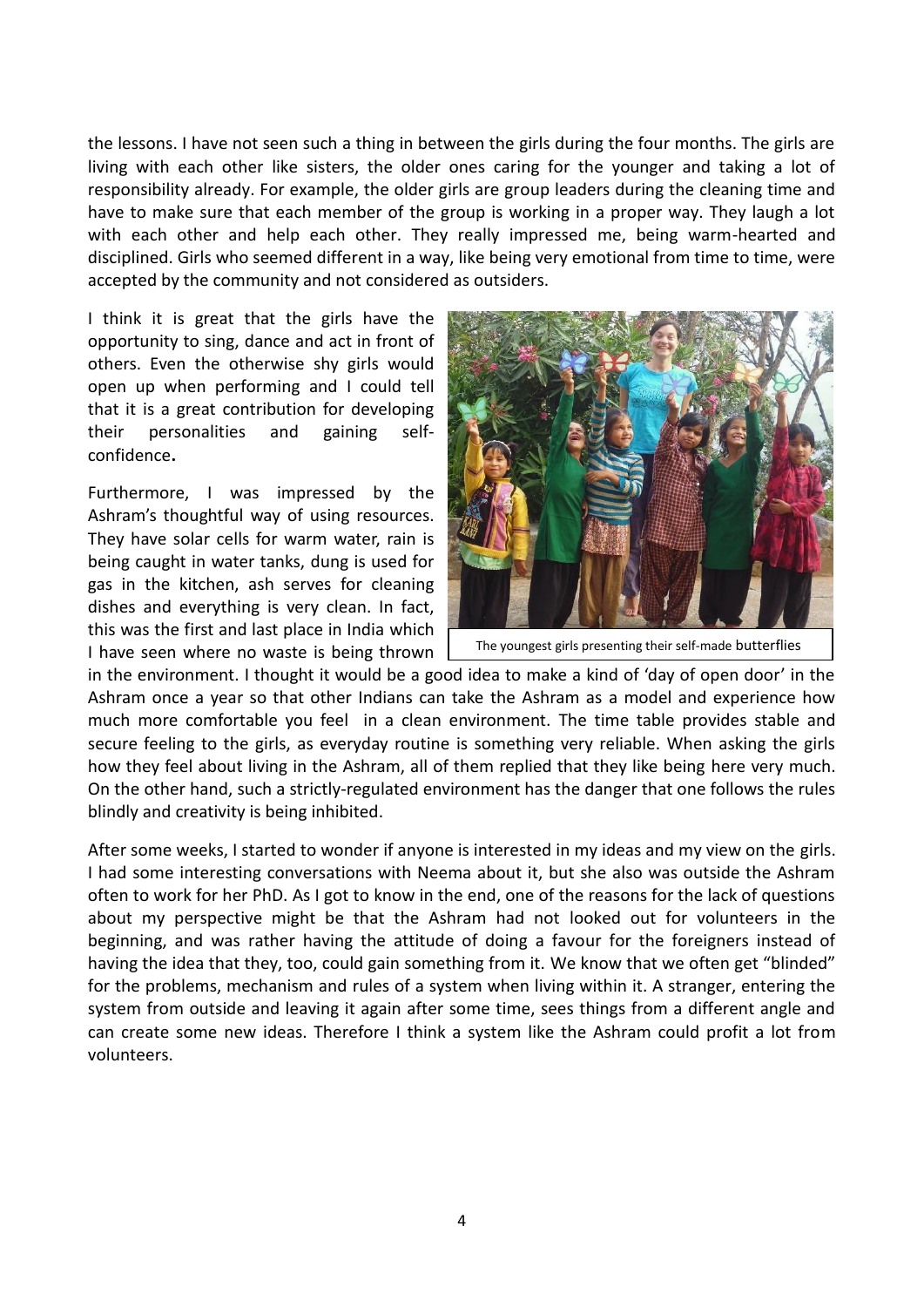

As I experienced a lack of openness to new ways sometimes, I started wondering how a change is brought in a system like the Ashram which has existed for decades. And, even more interestingly, whose leaders have been socialized within the system as students themselves. In my opinion, the main purpose of a school is to prepare the students for their future and make them strong and independent. Thus it is important to encourage them to make up their own opinion on things, to question things the way they are and to create new ideas of their own. Most of them will return to different systems with different rules after their time in the Ashram, so flexible behaviour should be an important skill to

learn. Once the girls learn to reflect critically they will become even stronger women who can give an important contribution to Indian society and its development. The school lessons could for example be more practical, using Gandhian concepts to connect education with nature and agriculture, encouraging the girls to explore their environment carefully.

As the world is changing, so are the difficulties that the girls encounter in their lives. Therefore change is unavoidable for the Ashram, too. One time, two men of the Human Foundation were coming to the Ashram, as they had some projects in Kausani. They went into the schools and talked about menstruation and the use of sanitary napkins. Their organization had found out that uterus cancer is spread widely in India, as many girls use newspaper and know little about personal hygiene during the periods. The men of the NGO proposed to educate the girls of the Ashram, too, but were not yet allowed to do so, as the Ashram was not prepared for it. I am sure there were good reasons for this decision and I am not in the position to question it. Still, I had a feeling that this incident too, could be connected to a certain fear of change within the system.

From researches which focused on how changes can happen in systems like schools, we know that change always creates resistance of the members first. The leader of a system, in schools the principal, has to moderate and withstand this resistance in order to establish changes. He or she has to point out the development possibilities for the members and the organization and have a strong and clear attitude in favour of the focused change. The second permission requirement to make organizational learning (= change) successful is that the members can participate in creating aims and goals for the organization. When members are involved, changes are more accepted. Considering this point, I felt that the Ashram could profit from asking workers what they want the Ashram to be in a couple of years. From the little I saw, I got the impression that it is important for the staff to reflect about Gandhian concepts like non-violence first and defining for themselves – e.g. what does non-violence mean to me? The second step could be a conversation with the whole team of teachers and workers, moderated by a neutral person, to find a joint vision of how they want the Ashram to be in future, what are the aims for further development of the Ashram and which steps have to be undertaken to reach these aims.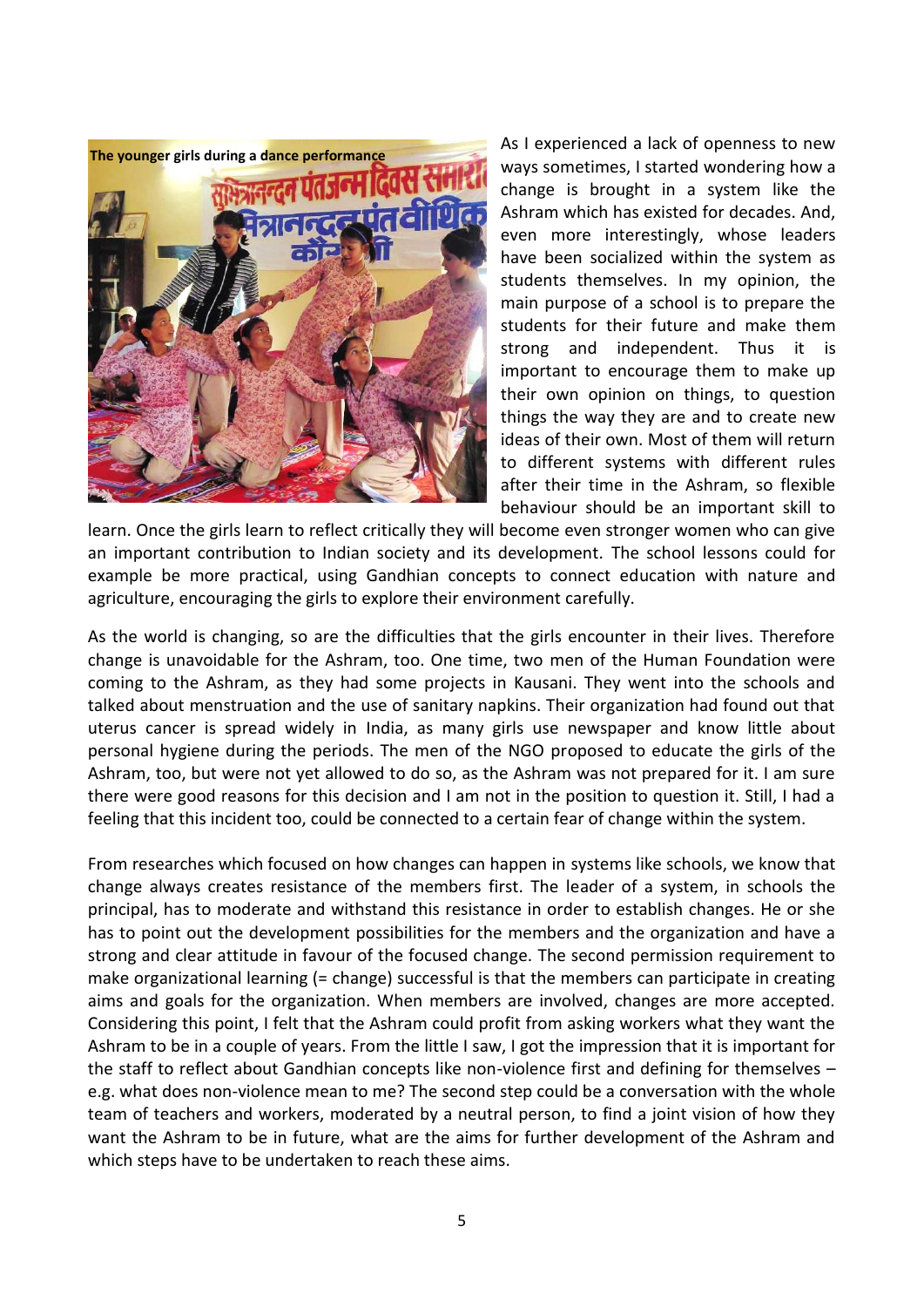The Ashram is an important place for the girls, where they gain values and develop their personalities. Therefore, all workers of the Ashram have a huge responsibility and should get the support of the leader to reflect their behaviour and develop their own personalities.



I wish all the best to the inhabitants of Lakshmi Ashram. May a way be found to create a future vision of this place and enhance development within the system without losing the essence of its spirit. I could see already good steps towards this goal, as Neema's idea to write the PhD is to evaluate the work of the Ashram and to think about which concepts should be kept, and which concepts should be changed. Her work will be very important for the further development of the Ashram.

And I really hope that future volunteers' ideas can be used for the benefit of the Ashram. When people decide to volunteer, they want to learn something, but they also want to contribute something and leave a small footprint. The ideal would be mutual learning. All in all, my time there was wonderful and I hope the Ashram will benefit from this report.

## **Environmental Activities in the Danya Area – A Twenty-Five Year Journey David Hopkins**

As our longstanding friends know, Lakshmi Ashram had started working in the Dhauladevi block of Almora district in the late nineteen seventies, initially supported by the Lions Club in Glostrup. An early intervention had been a state government supported adult education programme, but in discussions with the local communities they expressed a deep need for a pre-school educational programme for the children of these isolated communities. Thus it was that in the spring of 1982, with grant support from SIDA the unique environmentally focused balwari (kindergarten) programme was begun in the villages around Danya, an important market centre, and also around Sahkande, an isolated village where we had been working for several years.

Although the balwari programme had been designed from the outset to develop an environmental awareness in the young children, it was only around 1990 that Lakshmi Ashram began to implement specific environmental programmes. At that time contacts were established with the Society for Promotion of Wastelands Development (SPWD), a national organisation with its head office in New Delhi.

In the early years the programmes were small-scale but this allowed the local team to slowly build up their skills. The activities included the encouragement of growing of fruit trees, especially citrus fruits. This both improved the nutrition of the villagers and offered the chance for income generation. Another early activity was to protect and regenerate the community forests. There were programmes to encourage agricultural infrastructure, for example the construction of compost pits and water storage tanks.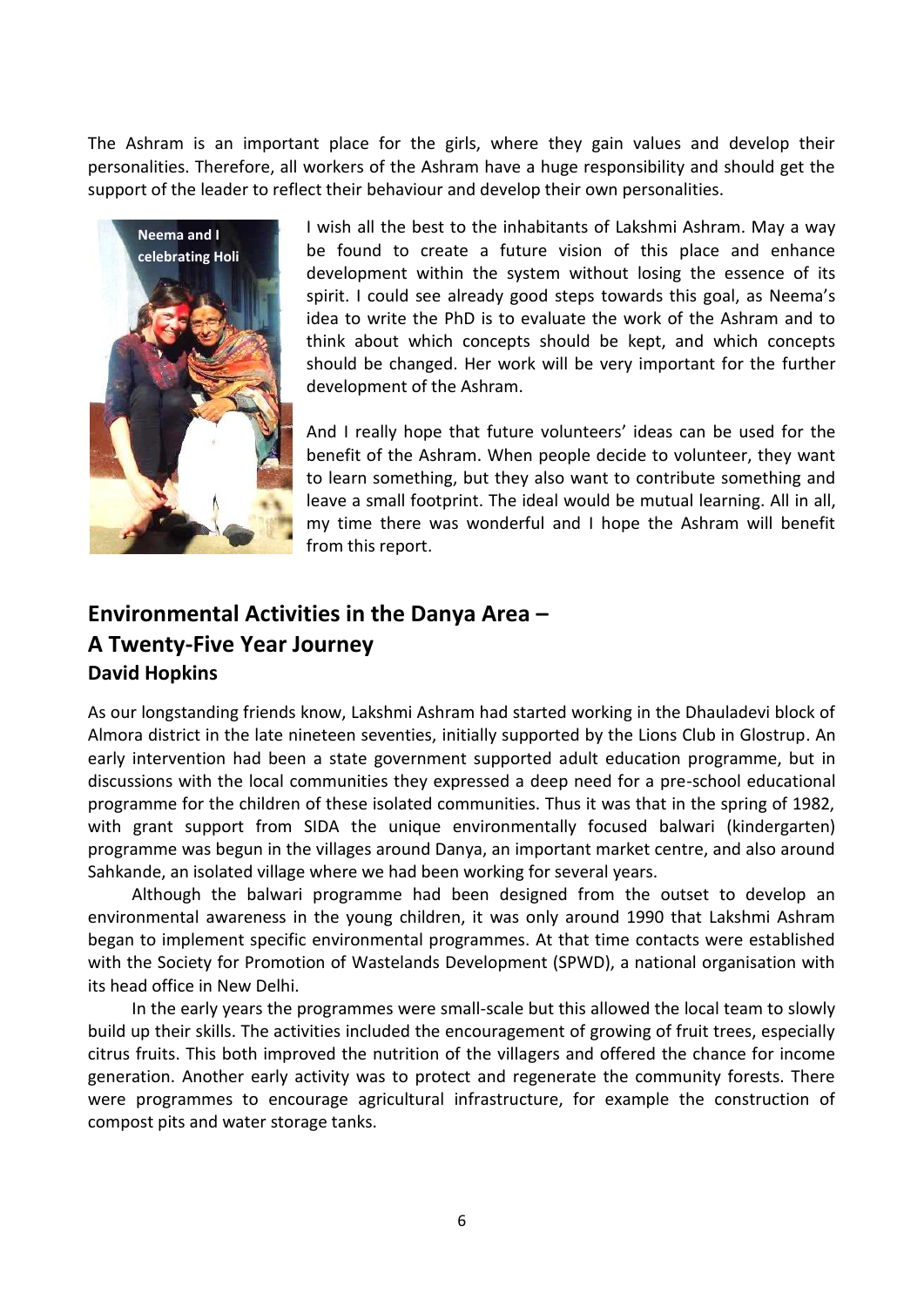

By the late nineties SPWD were ready to support more intensive programmes at the micro-watershed level, and the area adjoining our village service centre in the hamlet of Chalmorigara, close to Danya, was selected. Under this programme initiatives were undertaken to seek to improve water resources, agricultural land, forests and community pasture, always working closely with the community who contributed with labour to many of the activities. One of the most impressive successes was the revival of the community forest in the village of Phalyant. What had been an extremely degraded forest is now a dense mixed forest that provides fodder to the community, and which continues to be well managed by the village forest committee. A spring that had dried up on the

lower edge of the forest now has water throughout the year.

Our collaboration with SPWD finished around 2003, but not too long afterwards we were invited to be a partner organisation in the first phase of a large programme known as the Himotthan Pariyojna. This was to be funded by the Sir Ratan Tata Trust, managed by one of the largest business houses in India, and was to be implemented through eight organisations in different parts of Kumaun. This programme was on a larger scale and involved the preparation first of an in-depth detailed project proposal, something new for our Danya team, and the establishment of women's Self Help Groups in each of the villages in the project area. All the interventions at the community level would be made through the respective women's groups. This programme was successfully implemented from 2005-08.

There was a two year gap in funded programmes, although the team continued to be active. Then in 2010 we were selected to be a partner in the implementation of the second phase of the Himotthan Pariyojna. This was to be more of a challenge for the field team, for the programme was now termed as a "Natural Resource based Livelihoods" programme. There would still be components of the programme that sought to improve the natural resources, especially focusing on growing of fodder grasses and trees on private and community land, as well as improving the agricultural infrastructure, for example through the construction of irrigation channels to bring more land under irrigation. However in this second phase a key component of the project would be the establishment of a cooperative.

The local women have been motivated to establish a cooperative, which has now been formally registered. One of its main activities is the management of a small dairy (described in Sanchar 119). Milk is collected from villages in the project area and brought to Danya where it is sold through the dairy. The cooperative is also managing what is known as a Common Facility Centre (CFC). This is a retail centre where local farmers are able to sell their agricultural produce, and also where items benefitting the farmer are also stocked, for example seed and agricultural tools. Any profits from the dairy and the CFC go to the cooperative, which aims to be a model for improving the livelihoods of the local community.

In addition inputs from the project seek to encourage farmers to be able to increase their on-farm income, so that they will be less motivated to leave their villages for employment on the plains. Polyhouses allow the farmers to produce off-season vegetables and also to raise vegetable